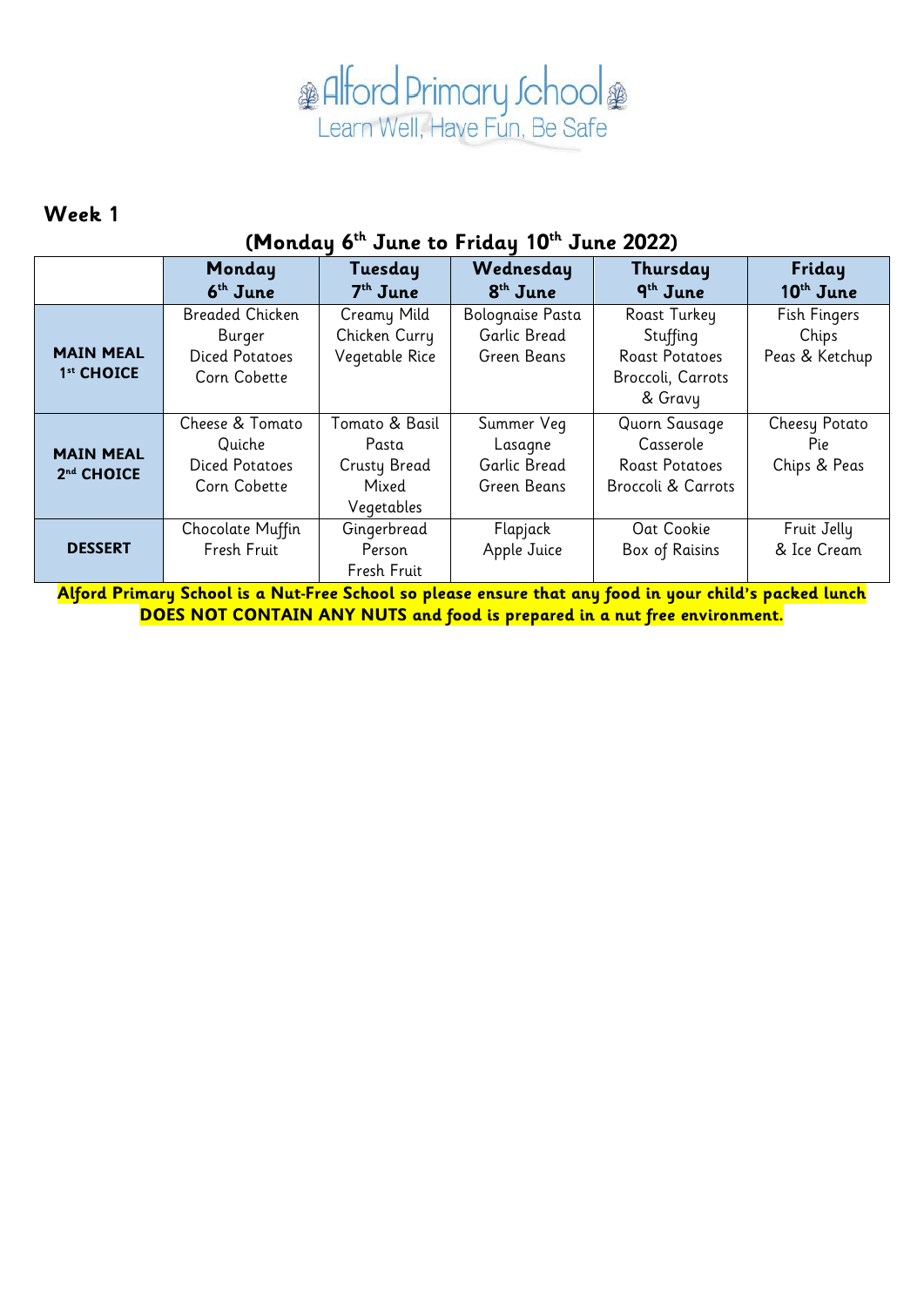#### **Week 2**

### **(Monday 13th June to Friday 17th June 2022)**

|                                            | Monday<br>$13th$ June                                                                      | Tuesday<br>14 <sup>th</sup> June                            | Wednesday<br>$15th$ June                                                       | Thursday<br>$16th$ June                     | Friday<br>17 <sup>th</sup> June                     |
|--------------------------------------------|--------------------------------------------------------------------------------------------|-------------------------------------------------------------|--------------------------------------------------------------------------------|---------------------------------------------|-----------------------------------------------------|
| <b>MAIN MEAL</b><br>1st CHOICE             | Hot Dog<br>Diced Potato<br><b>Baked Beans</b>                                              | Sweet & Sour<br>Pork<br>Vegetable Rice                      | Chicken Breast<br>Stuffing<br><b>Creamed Potatoes</b><br>Broccoli<br>& Carrots | Lasagne<br>Garlic Bread<br>Salad            | <b>Fishcakes</b><br>Sauté Potatoes<br>Peas          |
| <b>MAIN MEAL</b><br>2 <sup>nd</sup> CHOICE | Southern Style<br>Quorn Burger in a<br>Bun.<br><b>Diced Potatoes</b><br><b>Baked Beans</b> | Quorn Balls in<br>Tomato & Basil<br>Sauce<br>Vegetable Rice | Creamy Veg Pie<br><b>Creamed Potatoes</b><br>Broccoli<br>& Carrots             | Cheesy Pasta<br>Garlic Bread<br>Salad       | Cheese & Tomato<br>Quiche<br>Sauté Potatoes<br>Peas |
| <b>DESSERT</b>                             | Chocolate Cookie<br>Fresh Fruit                                                            | Flapjack<br>& Milkshake                                     | Banana Loaf                                                                    | <b>Iced Bakewell</b><br>Tart<br>Fresh Fruit | Fruit and<br>Ice Cream                              |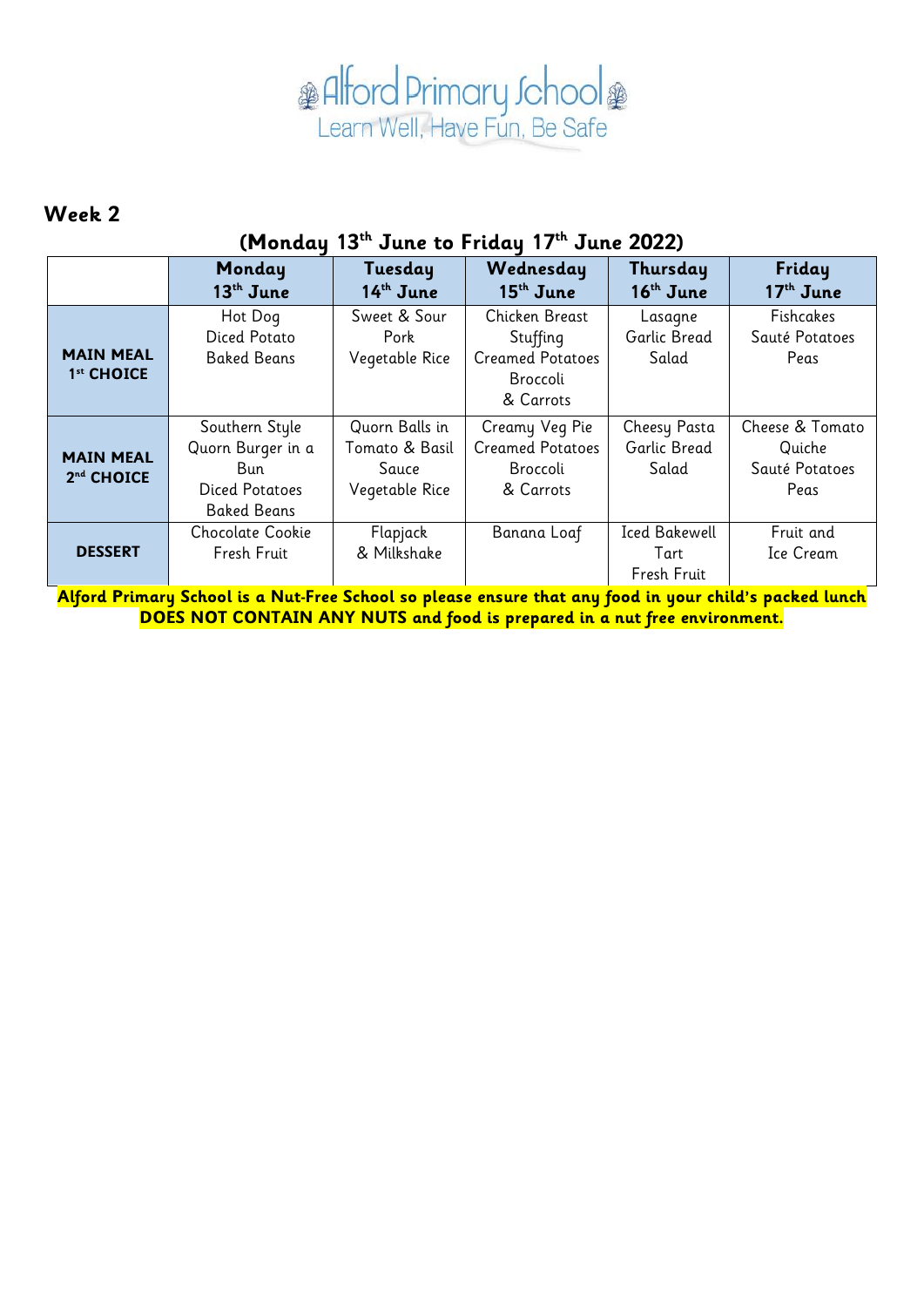#### **Week 3**

### **(Monday 20th June to Friday 24th June 2022)**

|                                            | Monday<br>$20th$ June                               | Tuesday<br>$21^{st}$ June                                             | Wednesday<br>$22nd$ June                                                           | Thursday<br>$23rd$ June                     | Friday<br>$24th$ June                              |
|--------------------------------------------|-----------------------------------------------------|-----------------------------------------------------------------------|------------------------------------------------------------------------------------|---------------------------------------------|----------------------------------------------------|
| <b>MAIN MEAL</b><br>1 <sup>st</sup> CHOICE | Breaded Chicken<br>Chunk & Veg<br>Wrap<br>Sweetcorn | Italian Beef<br>Meatballs<br>Pasta<br>Broccoli<br><b>Crusty Bread</b> | <b>Roast Pork</b><br>Apple Sauce<br><b>Roast Potatoes</b><br>Broccoli &<br>Carrots | Hunters Chicken<br>Rice<br>Broccoli         | Fish Fingers<br>Chips &<br><b>Baked Beans</b>      |
| <b>MAIN MEAL</b><br>2nd CHOICE             | Vegetable Nugget<br>& Veg Wrap<br>Sweetcorn         | Cheesy Pasta<br>Crusty Bread<br>Broccoli                              | Sweet Potato &<br>Chickpea Curry<br>Rice                                           | Quorn & Veg<br>Stir Fry<br>Rice & Broccoli  | Vegetable Fingers<br>Chips &<br><b>Baked Beans</b> |
| <b>DESSERT</b>                             | Yoghurt<br>Fresh Fruit                              | Oat Cookie<br>Fresh Fruit                                             | Raspberry Frozen<br>Smoothie                                                       | Shortbread<br><b>Biscuit</b><br>Fresh Fruit | Lemon Cupcake                                      |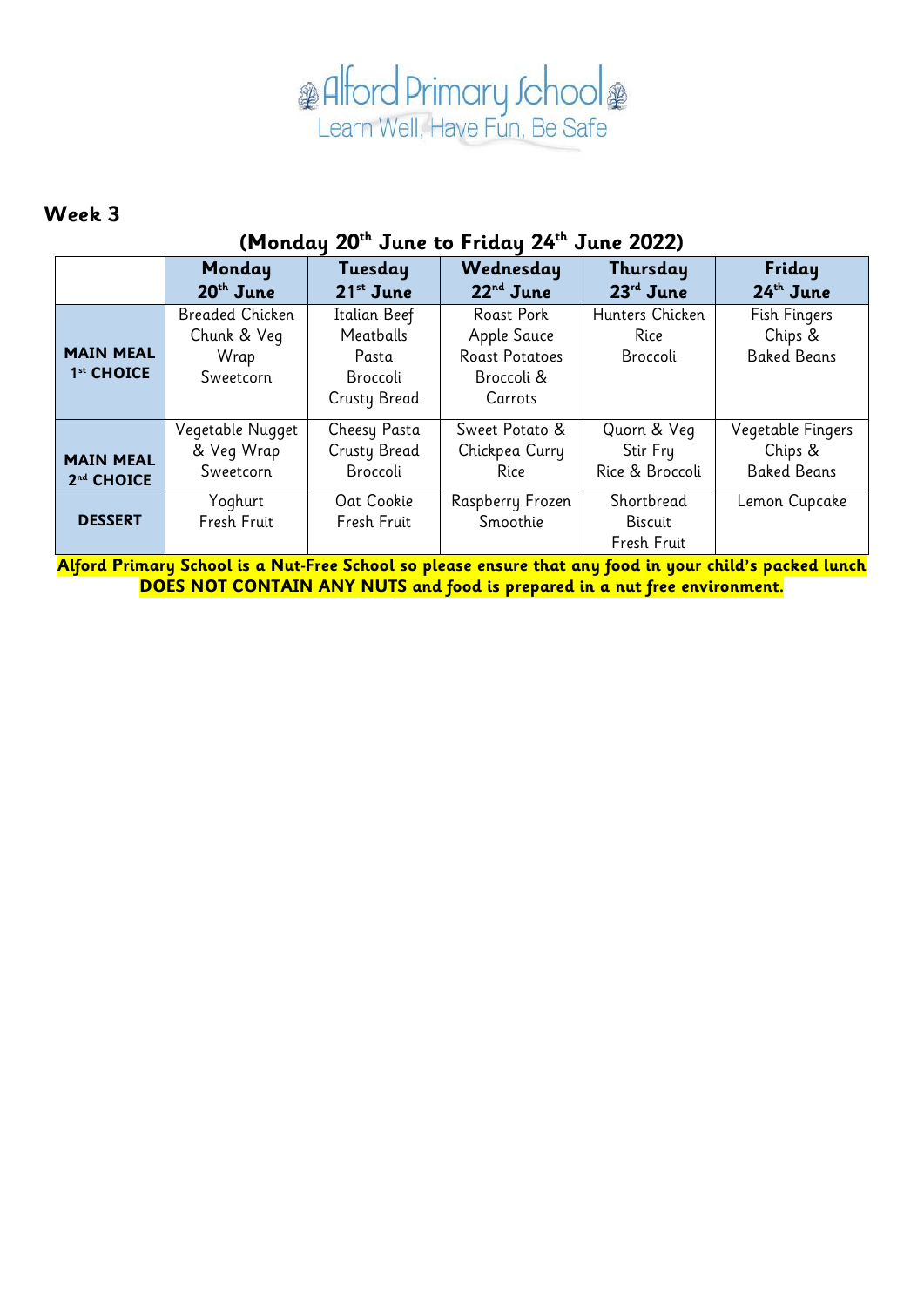#### **Week 4**

#### **(Monday 27th June to Friday 1 st July 2022)**

|                                | Monday<br>27 <sup>th</sup> June                                         | Tuesday<br>$28th$ June                                | Wednesday<br>$29th$ June                                                    | Thursday<br>30 <sup>th</sup> June                        | Friday<br>1 <sup>st</sup> July        |
|--------------------------------|-------------------------------------------------------------------------|-------------------------------------------------------|-----------------------------------------------------------------------------|----------------------------------------------------------|---------------------------------------|
| <b>MAIN MEAL</b><br>1st CHOICE | Sausage<br>Yorkshire Pudding<br><b>Creamed Potatoes</b><br>Peas & Gravy | Cottage Pie<br>Green Beans<br><b>Crusty Bread</b>     | Breaded<br><b>Chicken Pieces</b><br>Sweet & Sour<br>Sauce<br>Vegetable Rice | Roast Ham<br><b>Roast Potatoes</b><br>Mixed Veg<br>Gravy | Salmon Fish<br>& Chips<br>Peas        |
| <b>MAIN MEAL</b><br>2nd CHOICE | Glamorgan<br>Sausage<br><b>Creamed Potatoes</b><br>Peas & Gravy         | Veg Cottage Pie<br>Green Beans<br><b>Crusty Bread</b> | Quorn & Veg<br>Stir Fry<br>Vegetable Rice                                   | Veg Cobbler<br><b>Roast Potatoes</b><br>Mixed Veg        | <b>Cheese Lattice</b><br>Chips & Peas |
| <b>DESSERT</b>                 | Jam Doughnut                                                            | Flapjack<br>Fresh Fruit                               | Chocolate Cake<br>Fresh Fruit                                               | <b>Fruit Mousse</b><br>Shortbread<br>Finger              | Fruit Jelly<br>& Ice Cream            |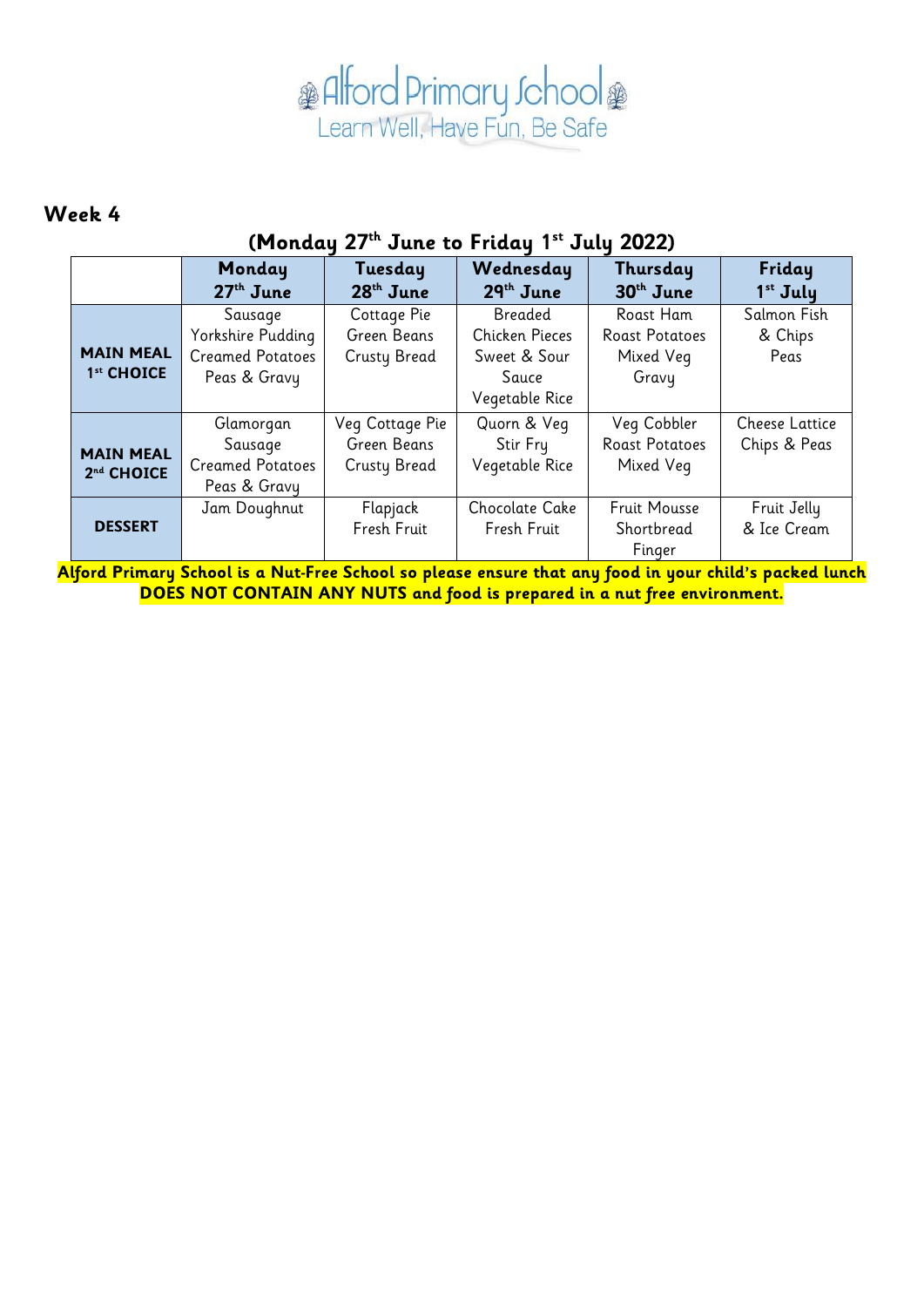#### **Week 5**

### **(Monday 4 th July to Friday 8 th July 2022)**

|                                            | Monday<br>$4th$ July                               | Tuesday<br>$5th$ July                                       | Wednesday<br>$6th$ July                                                                           | Thursday<br>$7th$ July                                | Friday<br>8 <sup>th</sup> July         |
|--------------------------------------------|----------------------------------------------------|-------------------------------------------------------------|---------------------------------------------------------------------------------------------------|-------------------------------------------------------|----------------------------------------|
| <b>MAIN MEAL</b><br>1st CHOICE             | Chicken Burger<br>Chips<br><b>Baked Beans</b>      | Pork Meatballs<br><b>Tomato Sauce</b><br>Rice<br>Vegetables | Roast Beef<br>Yorkshire Pudding<br><b>Creamed Potatoes</b><br><b>Roast Parsnips</b><br>& Broccoli | Beef Bolognaise<br>Pasta<br>Garlic Bread<br>Sweetcorn | Fishcake<br>Potato Wedges<br>Peas      |
| <b>MAIN MEAL</b><br>2 <sup>nd</sup> CHOICE | Vegetable<br>Burger<br>Chips<br><b>Baked Beans</b> | Cheesy Pasta<br>Crusty Bread<br>Mixed<br>Vegetables         | <b>Veg Sausages</b><br>Yorkshire Pudding<br><b>Creamed Potatoes</b><br>Parsnips<br>& Broccoli     | Quorn Chilli<br>Rice<br>Sweetcorn                     | Pizza<br>Potato Wedges<br>Peas         |
| <b>DESSERT</b>                             | Gingerbread<br>Person<br>Fresh Fruit               | Cookie &<br>Strawberry<br>Milkshake                         | <b>Iced Cake</b><br>Fresh Fruit                                                                   | Ice Cream<br>Fresh Fruit                              | Chocolate<br>Brownie<br>Box of Raisins |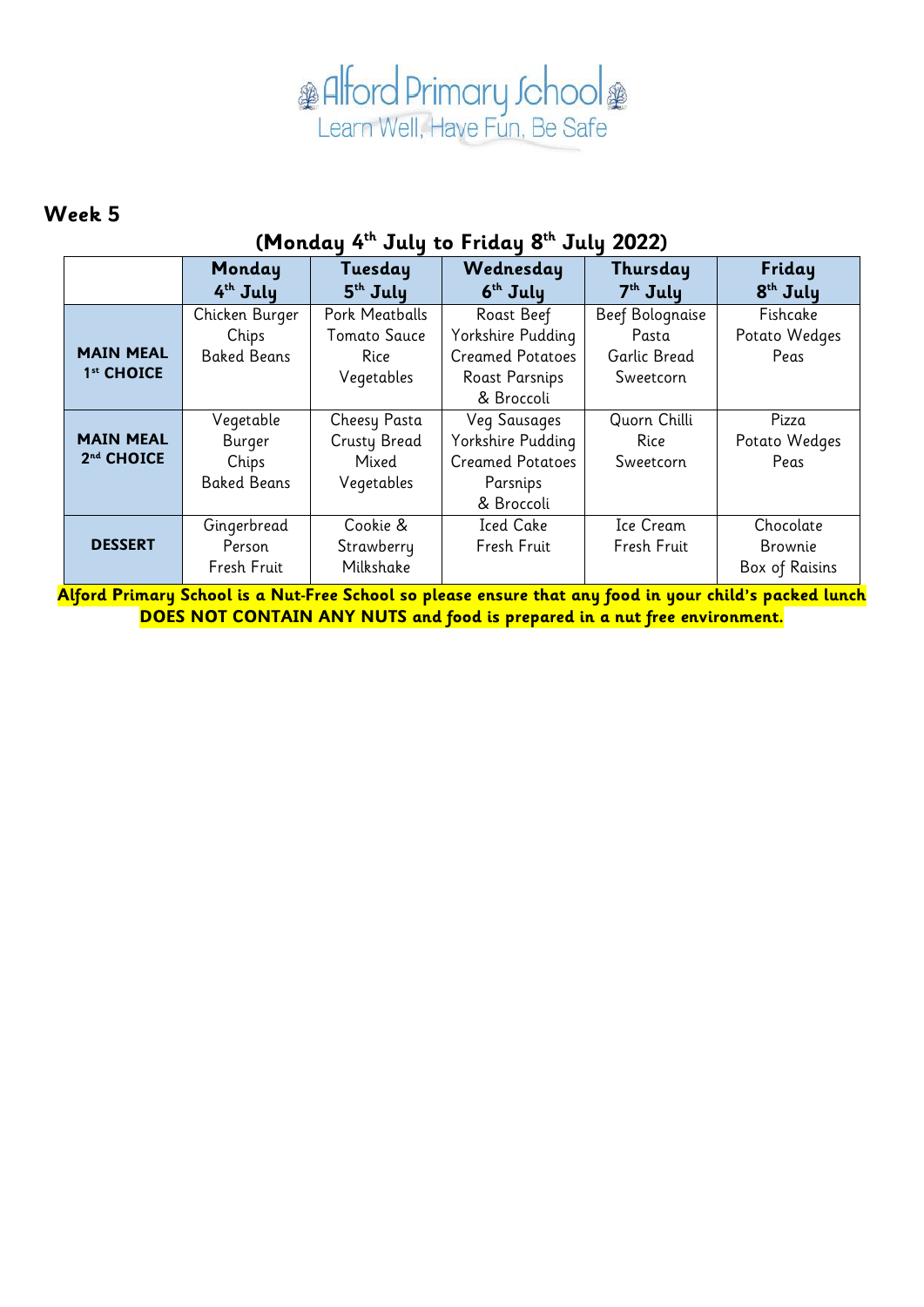#### **Week 6**

### **(Monday 11th July to Friday 15th July 2022)**

|                                                                                                        | Monday<br>$11th$ July                                                          | Tuesday<br>$12th$ July                                     | Wednesday<br>13th July                                                              | Thursday<br>14 <sup>th</sup> July                                             | Friday<br>$15th$ July                        |  |
|--------------------------------------------------------------------------------------------------------|--------------------------------------------------------------------------------|------------------------------------------------------------|-------------------------------------------------------------------------------------|-------------------------------------------------------------------------------|----------------------------------------------|--|
| <b>MAIN MEAL</b><br>1st CHOICE                                                                         | Sausage<br>Yorkshire Pudding<br><b>Creamed Potato</b><br>Broccoli<br>& Carrots | Cheese &<br>Tomato<br>Pasta<br>Garlic Bread<br>Salad       | Steak Pie<br><b>Creamed Potatoes</b><br>Cabbage<br>& Mixed Veg                      | Roast Chicken<br>Stuffing<br><b>Roast Potatoes</b><br>Broccoli &<br>Sweetcorn | <b>Breaded Fish</b><br>Chips & Peas          |  |
| <b>MAIN MEAL</b><br>2 <sup>nd</sup> CHOICE                                                             | Mexican Rice<br>(Not spicy)<br><b>Quorn Sausages</b><br>Broccoli &<br>Carrots  | <b>BBQ Quorn</b><br>Quesadilla<br>Jacket Potato<br>& Salad | Winter Vegetable<br>Cobbler with<br><b>Creamed Potatoes</b><br>Cabbage &<br>Carrots | Cheese & Red<br>Pepper<br>Omelette<br><b>Roast Potatoes</b><br>Sweetcorn      | Cheese &<br>Tomato Quiche<br>Chips<br>& Peas |  |
| <b>DESSERT</b>                                                                                         | Yoghurt<br>Fresh Fruit                                                         | Fruit Jelly                                                | Flapjack &<br>Banana Milkshake                                                      | Frozen Fruit<br>Smoothie                                                      | Chocolate<br>Mousse<br>Shortbread            |  |
| Alford Primary School is a Nut-Free School so please ensure that any food in your child's packed lunch |                                                                                |                                                            |                                                                                     |                                                                               |                                              |  |

**DOES NOT CONTAIN ANY NUTS and food is prepared in a nut free environment.**